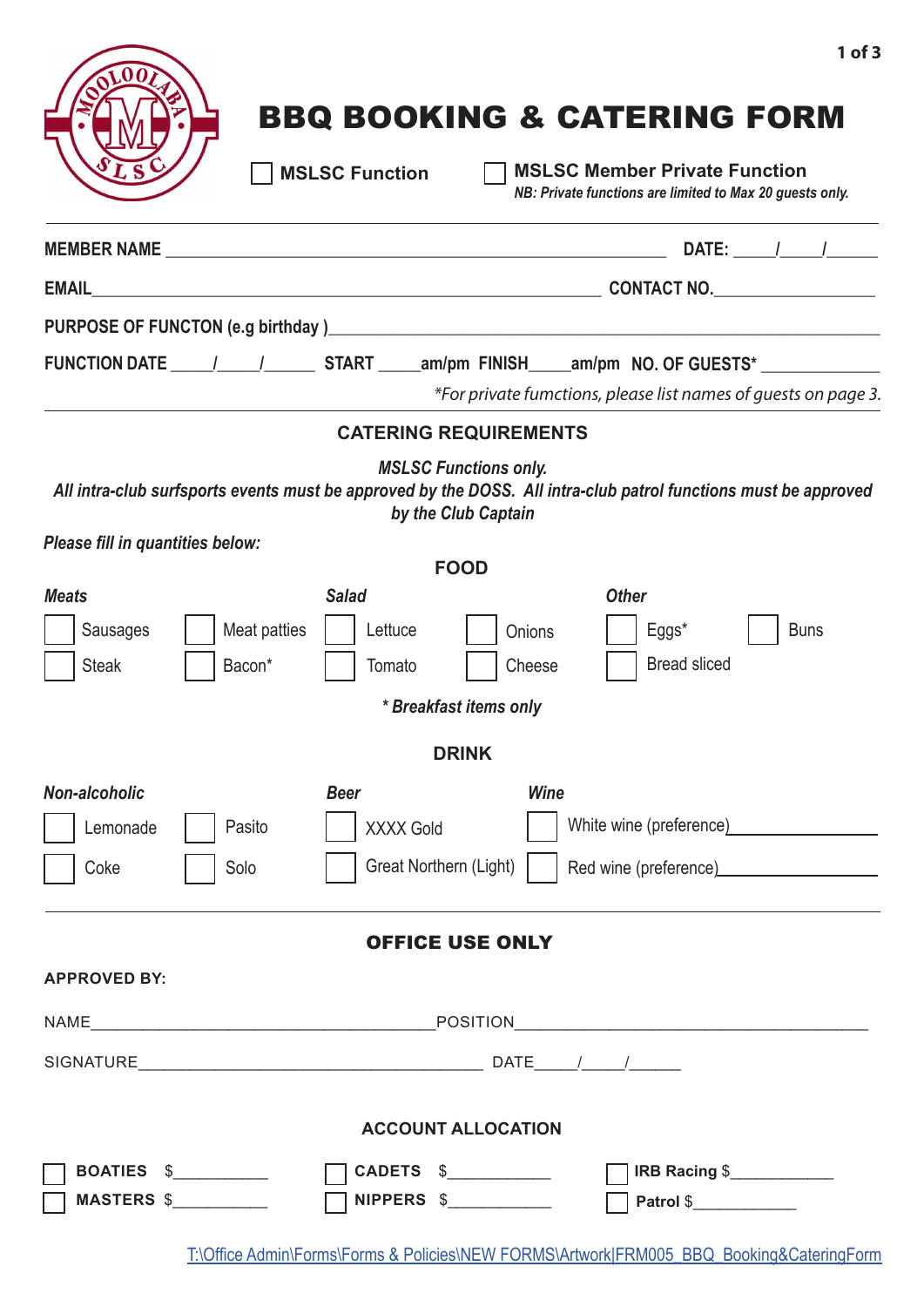

## BBQ BOOKING & CATERING FORM



#### **Members and all people involved in any way with SLS will:**

- a) Respect the rights, dignity and worth of others—treat others as you would like to be treated yourself
- b) Be ethical, considerate, fair, courteous and honest in all dealings with other people and organisations
- c) Be professional in, and accept responsibility for your actions
- d) Be aware of and follow—at all times—SLS' standards, rules, policies and procedures and promote those standards, rules, policies and procedures to others
- e) Operate within the rules and spirit of the sport, including the national and international guidelines that govern SLS
- f) Understand the possible consequences of breaching the codes and/or this policy
- g) Report any breaches of the codes or this policy to the appropriate PPA
- h) Refrain from any form of abuse, harassment, discrimination and victimisation towards others
- i) Raise concerns regarding decisions of PPA through the appropriate channels and in a timely manner
- j) Provide a safe environment for the conduct of activities in accordance with any relevant SLSA policy
- k) Show concern, empathy and caution towards others that may be sick or injured
- l) Be a positive role model to all
- m) Respect and protect confidential information obtained through SLS activities or services; whether individuals and/or organisational information
- n) Maintain the required standard of accreditation and/or licensing of professional competencies, as applicable to the role(s)
- o) Ensure that any physical contact with others is appropriate to the situation and necessary for the person's skill development
- p) Refrain from intimate relations with persons over whom you have a position of authority
- q) Agree to abide by the codes
- r) Maintain a duty of care towards others
- s) Be impartial and accept the responsibility for all actions taken

#### *Person in Position of Authority (PPA):*

*PPA include everyone who holds a position of authority in SLS, whether paid or unpaid, and includes, but is not limited to, all SLS Entity Individual Members. For the avoidance of doubt, PPA also includes Child or Young Person (CYP) who may hold a position of authority in SLS over other CYP.*

9 May 2018

### **CHECKLIST**

I have read & understand MSLSC Policy Number MSLS006 – Member BBQ Area

I agree to abide by all requirements as stated in MSLS006 – Member BBQ Area

I have read and understand MSLSC Code of Conduct for Members – MSLS022

I agree to be responsible for ALL guests behaviour – Please complete guest list on page 3

| <b>DECLARATION</b>                                                                    |                                                                           |  |
|---------------------------------------------------------------------------------------|---------------------------------------------------------------------------|--|
|                                                                                       | agree to the terms of use for the BBQ area in MSLC006, including the Code |  |
| of Conduct from members & will be responsible for the use of the area and all guests. |                                                                           |  |
| NAME:                                                                                 |                                                                           |  |
| SIGNED:                                                                               | DATE: $/$ /                                                               |  |